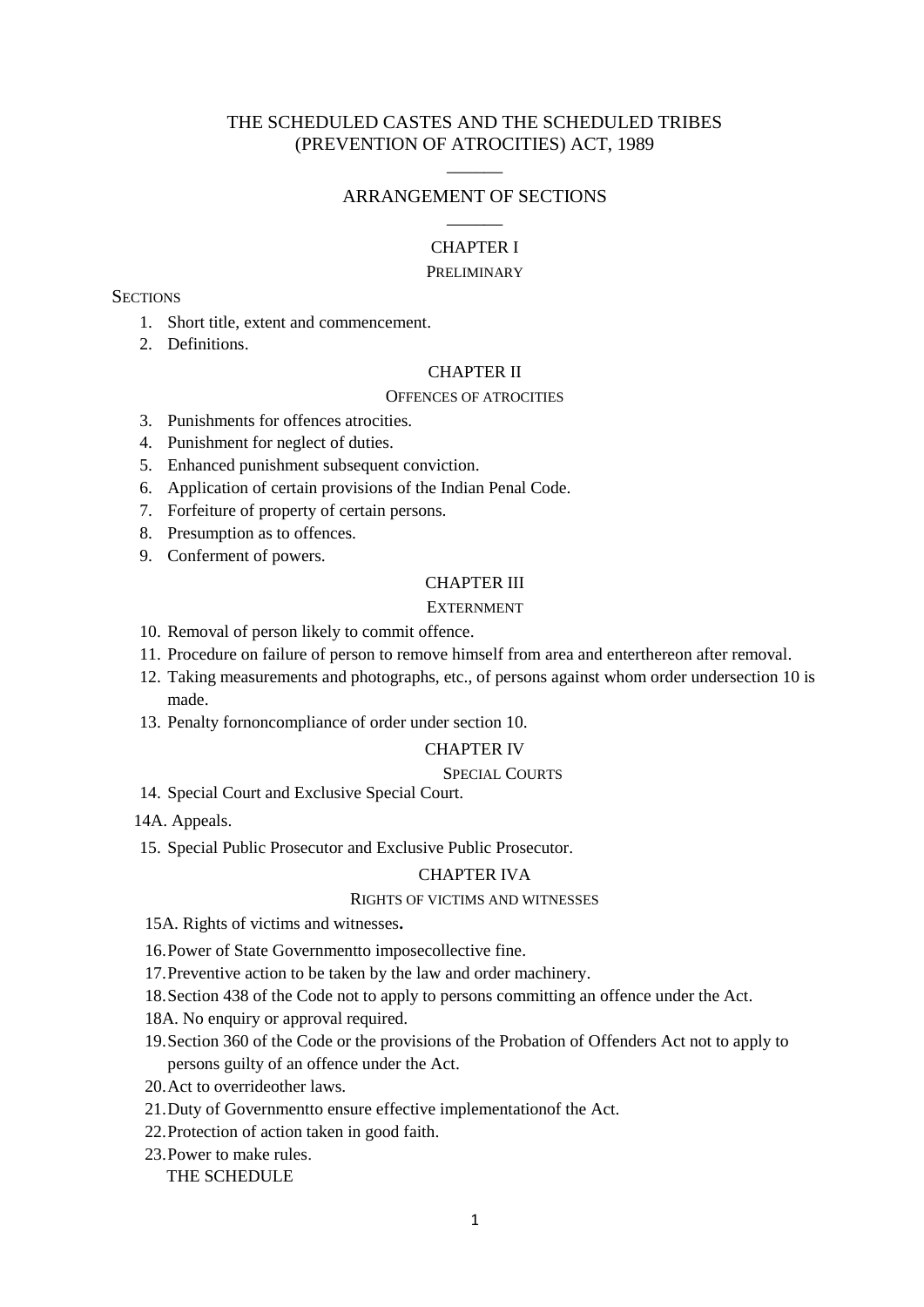# THE SCHEDULED CASTES AND THE SCHEDULED TRIBES (PREVENTION OF ATROCITIES) ACT, 1989

## ACT NO. 33 OF 1989

[11*th September*, 1989.]

An Act to prevent the commission of offences of atrocities against the members of the Scheduled Castes and the Scheduled Tribes, to provide for  ${}^{1}$ [Special Courts and the Exclusive Special Courts] for the trial of such offences and for the relief and rehabilitation of the victims of such offences and for matters connected therewith or incidental thereto.

BE it enacted by Parliament in the Fortieth Year of the Republic of India as follows:**—**

#### CHAPTER I

#### PRELIMINARY

**1. Short title, extent and commencement**.**—**(*1*) This Act may be called the Scheduled Castes and the Scheduled Tribes (Prevention of Atrocities) Act, 1989.

(2) It extends to the whole of India<sup>2\*\*\*</sup>.

 $(3)$  It shall come into force on such date<sup>3</sup> as the Central Government may, by notification in the Official Gazette, appoint.

2. **Definitions.—**(*1*) In this Act, unless the context otherwise requires,**—**

(*a*) "atrocity" means an offence punishable under section 3;

(*b*) "Code" means the Code of Criminal Procedure, 1973 (2 of 1974);

 $^{4}$ [(*bb*) "dependent" means the spouse, children, parents, brother and sister of the victim, who are dependent wholly or mainly on such victim for his support and maintenance;

(*bc*) "economic boycott" means–

(*i*) a refusal to deal with, work for hire or do business with other person; or

(*ii*) to deny opportunities including access to services or contractual opportunities for rendering service for consideration; or

(*iii*) to refuse to do anything on the terms on which things would be commonly done in the ordinary course of business; or

(*iv*) to abstain from the professional or business relations that one would maintain with other person;

(*bd*) "Exclusive Special Court" means the Exclusive Special Court established under sub-section (*1*) of section 14 exclusively to try the offences under this Act;

(*be*) "forest rights" shall have the meaning assigned to it in sub-section(*1*) of section 3 of the Scheduled Tribes and Other Traditional Forest Dwellers(Recognition of Forest Rights) Act, 2006 (2 of 2007);

(*bf*) "manual scavenger" shall have the meaning assigned to it in clause(*g*) of sub-section (*1*) of section 2 of the Prohibition of Employment as Manual Scavengers and their Rehabilitation Act, 2013 (25 of 2013);

(*bg*) "public servant" means a public servant as defined under section 21of the Indian Penal Code (45 of 1860), as well as any other person deemed to be a public servant under any other law for the

<sup>1.</sup> Subs. by Act 1 of 2016, s. 2, for "Special Courts" (w.e.f. 26-1-2016).

<sup>2.</sup> The words "except the State of Jammu &Kashmir" omitted by Act 34 of 2019, s. 95 and the Fifth Schedule (w.e.f. 31-10-2019).

<sup>3. 30</sup>th January, 1990, *vide* notification No. S.O. 106(E), dated 29th January, 1990, *See* Gazette of India, Extraordinary, Part II, sec. 3(*ii*).

<sup>4.</sup> Ins. by Act 1 of 2016, s. 3 (w.e.f. 26-1-2016).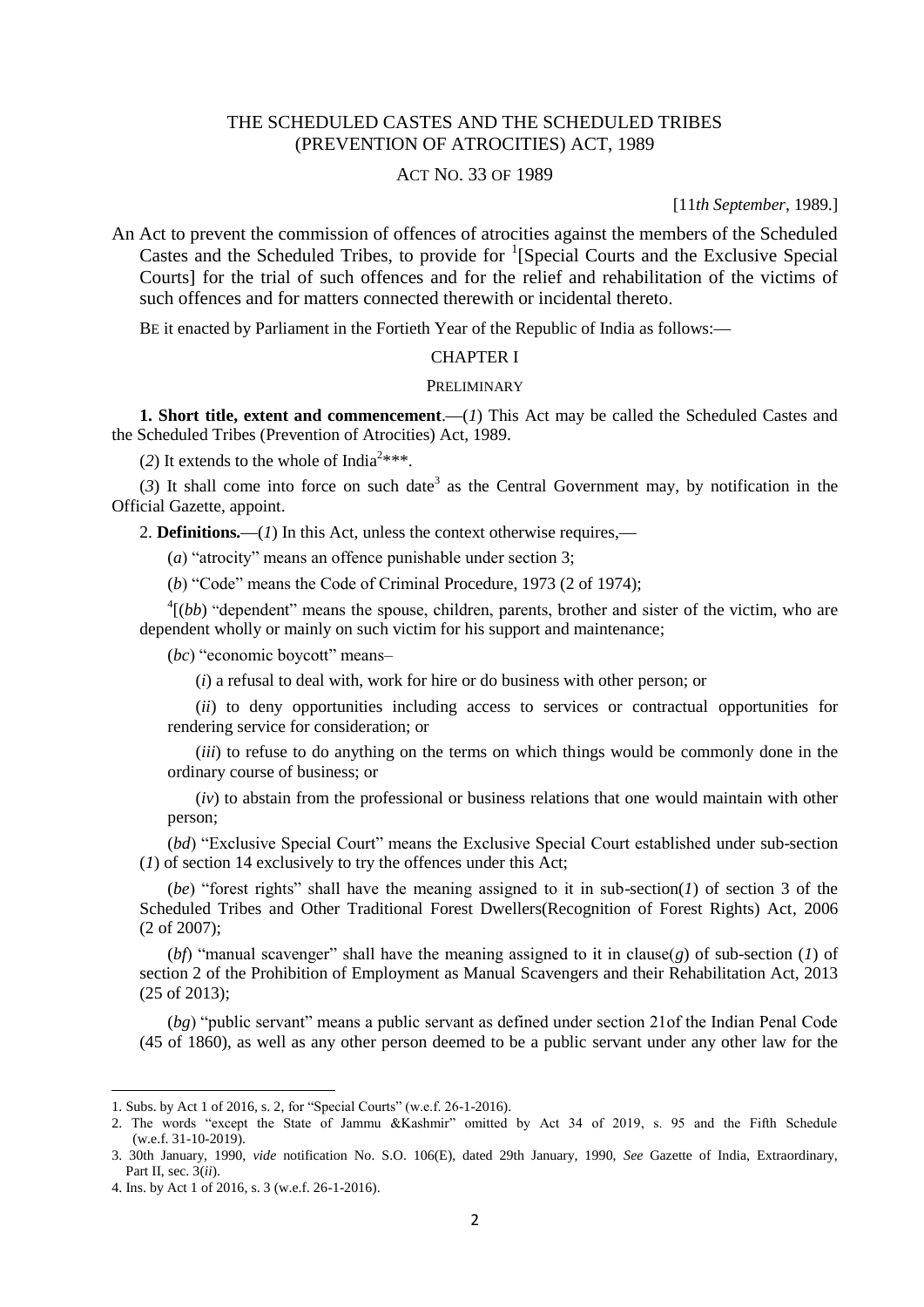time being in force and includes any person acting in his official capacity under the Central Government or the State Government, as the case may be;

(*c*) "Scheduled Castes and Scheduled Tribes" shall have the meanings assigned to them respectively under clause (24) and clause (25) of article 366 of the Constitution;

(*d*) "Special Court" means a Court of Session specified as a Special Court in section 14;

(*e*) "Special Public Prosecutor" means a Public Prosecutor specified as a Special Public Prosecutor or an advocate referred to in section 15;

 $\frac{1}{e^{a}}$  "Schedule" means the Schedule appended to this Act;

(*eb*) "social boycott" means a refusal to permit a person to render to other person or receive from him any customary service or to abstain from social relations that one would maintain with other person or to isolate him from others;

(*ec*) "victim" means any individual who falls within the definition of the "Scheduled Castes and Scheduled Tribes" under clause (*c*) of sub-section (*1*) of section 2, and who has suffered or experienced physical, mental, psychological, emotional or monetary harm or harm to his property as a result of the commission of any offence under this Act and includes his relatives, legal guardian and legalheirs;

(*ed*) "witness" means any person who is acquainted with the facts and circumstances, or is in possession of any information or has knowledge necessary for the purpose of investigation, inquiry or trial of any crime involving an offence under this Act, and who is or may be required to give information or make a statement or produce any document during investigation, inquiry or trial of such case and includes a victim of such offence;]

 $2(f)$  the words and expressions used but not defined in this Act and defined in the Indian Penal Code (45 of 1860), the Indian Evidence Act, 1872 (1 of 1872) or the Code of Criminal Procedure, 1973 (2 of 1974), as the case may be, shall be deemed to have the meanings respectively assigned to them in those enactments.]

(*2*) Any reference in this Act to any enactment or any provision thereof shall, in relation to an area in which such enactment or such provision is not in force, be construed as a reference to the corresponding law, if any, in force in that area.

## CHAPTER II

## OFFENCES OF ATROCITIES

**3. Punishments for offences atrocities**.**—<sup>3</sup> [**(*1*) Whoever, not being a member of a Scheduled Caste or a Scheduled Tribe,**—**

(*a*) puts any inedible or obnoxious substance into the mouth of a member of a Scheduled Caste or a Scheduled Tribe or forces such member to drink or eat such inedible or obnoxious substance;

(*b*) dumps excreta, sewage, carcasses or any other obnoxious substance in premises, or at the entrance of the premises, occupied by a member of a Scheduled Caste or a Scheduled Tribe;

(*c*) with intent to cause injury, insult or annoyance to any member of a Scheduled Caste or a Scheduled Tribe, dumps excreta, waste matter, carcasses or any other obnoxious substance in his neighbourhood;

(*d*) garlands with footwear or parades naked or semi-naked a member of a Scheduled Caste or a Scheduled Tribe;

<sup>1.</sup> Ins. by Act 1 of 2016, s. 3 (w.e.f. 26-1-2016).

<sup>2.</sup> Subs. by s. 3,*ibid*., for clause (*f*) (w.e.f. 26-1-2016).

<sup>3.</sup> Subs. by s. 4, *ibid*., for sub-section (*1*) (w.e.f. 26-1-2016).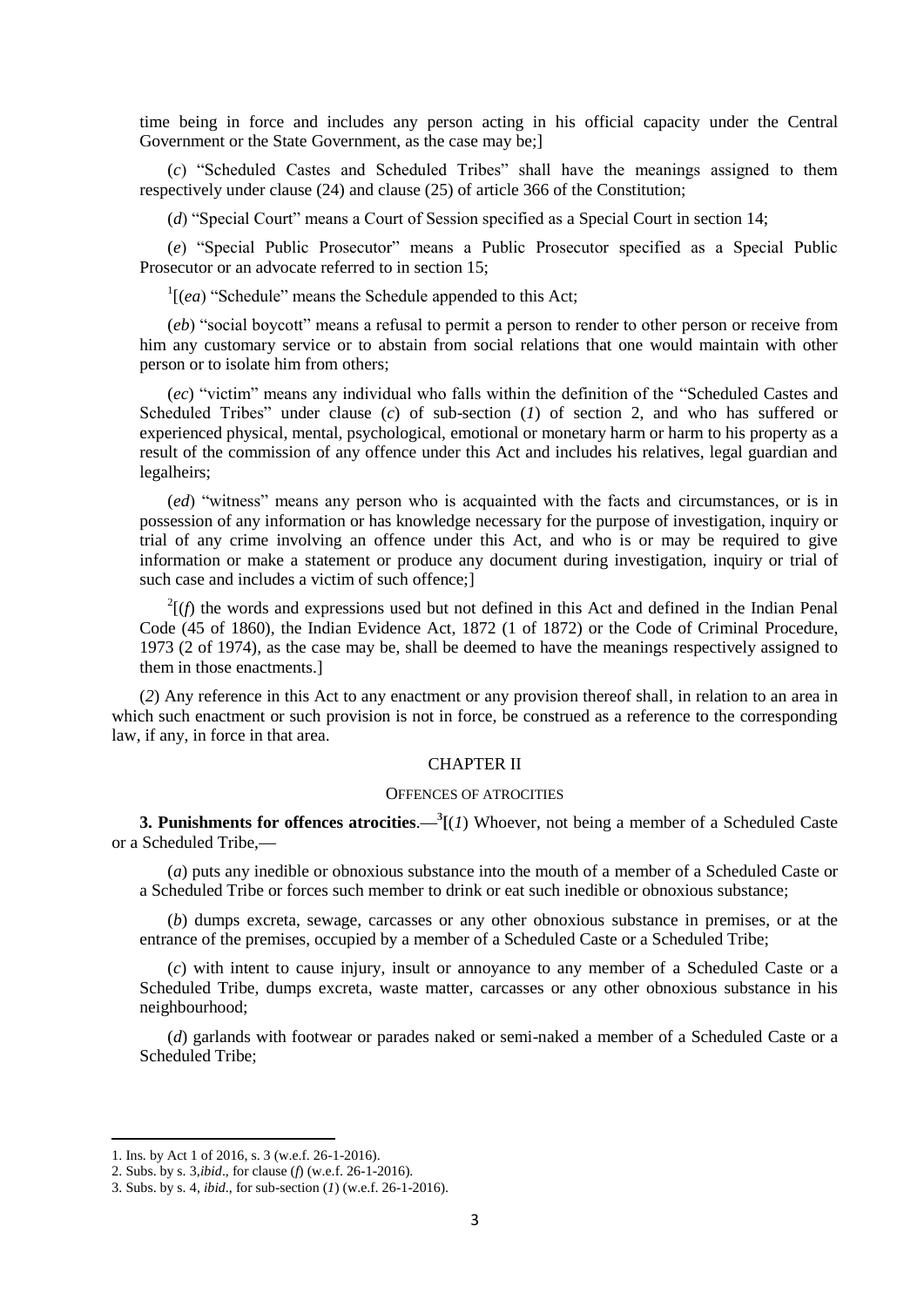(*e*) forcibly commits on a member of a Scheduled Caste or a Scheduled Tribe any act, such as removing clothes from the person, forcible tonsuring of head, removing moustaches, painting face or body or any other similar act, which is derogatory to human dignity;

(*f*) wrongfully occupies or cultivates any land, owned by, or in the possession of or allotted to, or notified by any competent authority to be allotted to, a member of a Scheduled Caste or a Scheduled Tribe, or gets such land transferred;

(*g*) wrongfully dispossesses a member of a Scheduled Caste or a Scheduled Tribe from his land or premises or interferes with the enjoyment of his rights, including forest rights, over any land or premises or water or irrigation facilities or destroys the crops or takes away the produce therefrom.

*Explanation*.—For the purposes of clause (*f*) and this clause, the expression "wrongfully" includes—

(*A*) against the person's will;

(*B*) without the person's consent;

(*C*) with the person's consent, where such consent has been obtained by putting the person, or any other person in whom the person is interested in fear of death or of hurt; or

(*D*) fabricating records of such land;

(*h*) makes a member of a Scheduled Caste or a Scheduled Tribe to do "*begar*" or other forms of forced or bonded labour other than any compulsory service for public purposes imposed by the Government;

(*i*) compels a member of a Scheduled Caste or a Scheduled Tribe to dispose or carry human or animal carcasses, or to dig graves;

(*j*) makes a member of a Scheduled Caste or a Scheduled Tribe to do manual scavenging or employs or permits the employment of such member for such purpose;

(*k*) performs, or promotes dedicating a Scheduled Caste or a Scheduled Tribe woman to a deity, idol, object of worship, temple, or other religious institution as a *devadasi* or any other similar practice or permits aforementioned acts;

(*l*) forces or intimidates or prevents a member of a Scheduled Caste or a Scheduled Tribe—

(*A*) not to vote or to vote for a particular candidate or to vote in a manner other than that provided by law;

(*B*) not to file a nomination as a candidate or to withdraw such nomination; or

(*C*) not to propose or second the nomination of a member of a Scheduled Caste or a Scheduled Tribe as a candidate in any election;

(*m*) forces or intimidates or obstructs a member of a Scheduled Caste or a Scheduled Tribe, who is a member or a Chairperson or a holder of any other office of a Panchayat under Part IX of the Constitution or a Municipality under Part IXA of the Constitution, from performing their normal duties and functions;

(*n*) after the poll, causes hurt or grievous hurt or assault or imposes or threatens to impose social or economic boycott upon a member of a Scheduled Caste or a Scheduled Tribe or prevents from availing benefits of any public service which is due to him;

(*o*) commits any offence under this Act against a member of a Scheduled Caste or a Scheduled Tribe for having voted or not having voted for a particular candidate or for having voted in a manner provided by law;

(*p*) institutes false, malicious or vexatious suit or criminal or other legal proceedings against a member of a Scheduled Caste or a Scheduled Tribe;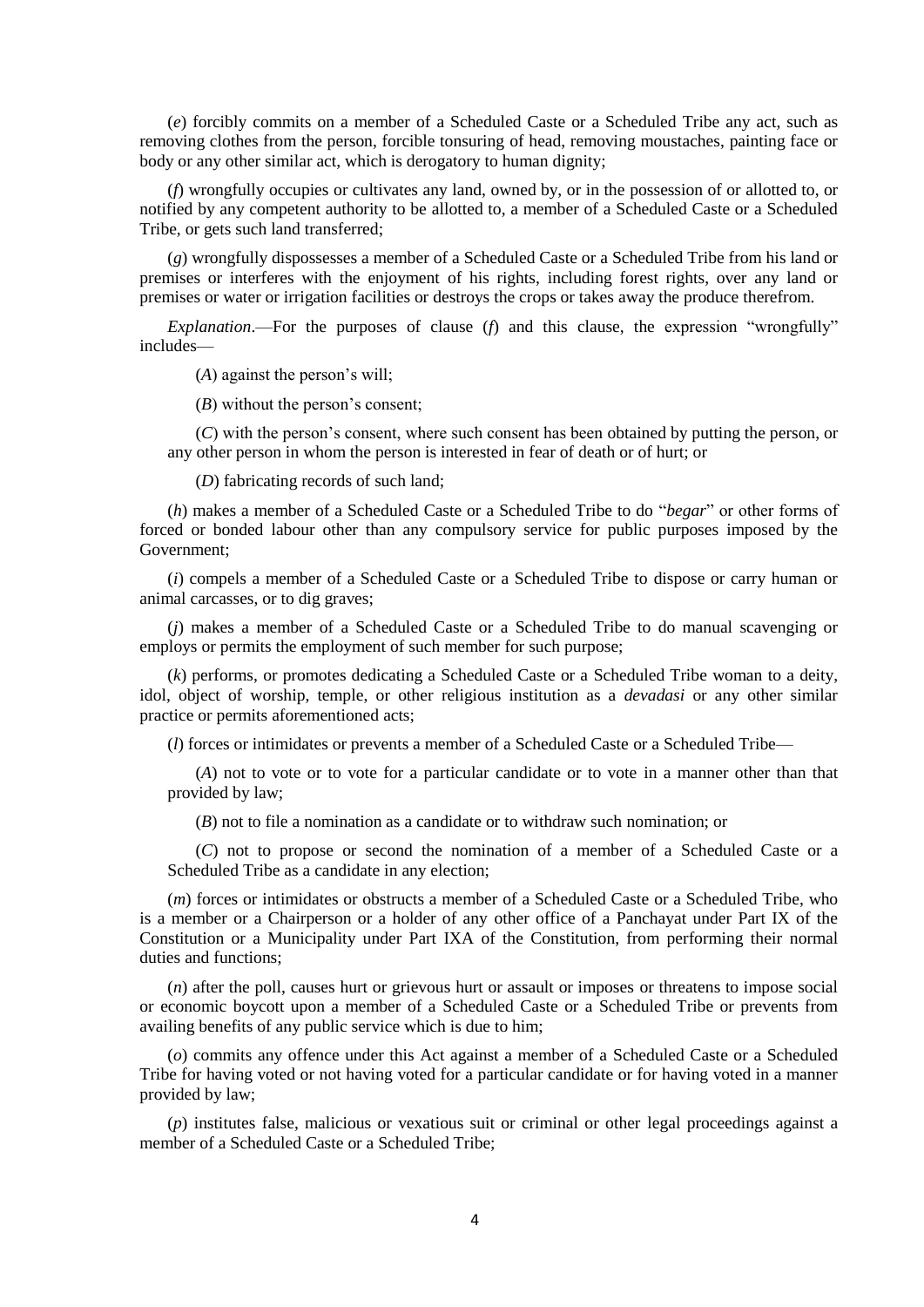(*q*) gives any false or frivolous information to any public servant and thereby causes such public servant to use his lawful power to the injury or annoyance of a member of a Scheduled Caste or a Scheduled Tribe;

(*r*) intentionally insults or intimidates with intent to humiliate a member of a Scheduled Caste or a Scheduled Tribe in any place within public view;

(*s*) abuses any member of a Scheduled Caste or a Scheduled Tribe by caste name in any place within public view;

(*t*) destroys, damages or defiles any object generally known to beheld sacred or in high esteem by members of the Scheduled Castes or the Scheduled Tribes.

*Explanation.*––For the purposes of this clause, the expression "object" means and includes statue, photograph and portrait;

(*u*) by words either written or spoken or by signs or by visible representation or otherwise promotes or attempts to promote feelings of enmity, hatred or ill-will against members of the Scheduled Castes or the Scheduled Tribes;

(*v*) by words either written or spoken or by any other means disrespects any late person held in high esteem by members of the Scheduled Castes or the Scheduled Tribes;

(*w*) (*i*) intentionally touches a woman belonging to a Scheduled Caste or a Scheduled Tribe, knowing that she belongs to a Scheduled Caste or a Scheduled Tribe, when such act of touching is of a sexual nature and is without the recipient's consent;

(*ii*) uses words, acts or gestures of a sexual nature towards a woman belonging to a Scheduled Caste or a Scheduled Tribe, knowing that she belongs to a Scheduled Caste or a Scheduled Tribe.

*Explanation*.––For the purposes of sub-clause (*i*), the expression "consent" means an unequivocal voluntary agreement when the person by words, gestures, or any form of non-verbal communication, communicates willingness to participate in the specific act:

Provided that a woman belonging to a Scheduled Caste or a Scheduled Tribe who does not offer physical resistance to any act of a sexual nature is not by reason only of that fact, is to be regarded as consenting to the sexual activity:

Provided further that a woman's sexual history, including with the offender shall not imply consent or mitigate the offence;

(*x*) corrupts or fouls the water of any spring, reservoir or any other source ordinarily used by members of the Scheduled Castes or the Scheduled Tribes so as to render it less fit for the purpose for which it is ordinarily used;

(*y*) denies a member of a Scheduled Caste or a Scheduled Tribe any customary right of passage to a place of public resort or obstructs such member so as to prevent him from using or having access to a place of public resort to which other members of public or any other section thereof have a right to use or access to;

(*z*) forces or causes a member of a Scheduled Caste or a Scheduled Tribe to leave his house, village or other place of residence:

Provided that nothing contained in this clause shall apply to any action taken in discharge of a public duty;

(*za*) obstructs or prevents a member of a Scheduled Caste or a Scheduled Tribe in any manner with regard to—

(*A*) using common property resources of an area, or burial or cremation ground equally with others or using any river, stream, spring, well, tank, cistern, water-tap or other watering place, or any bathing *ghat*, any public conveyance, any road, or passage;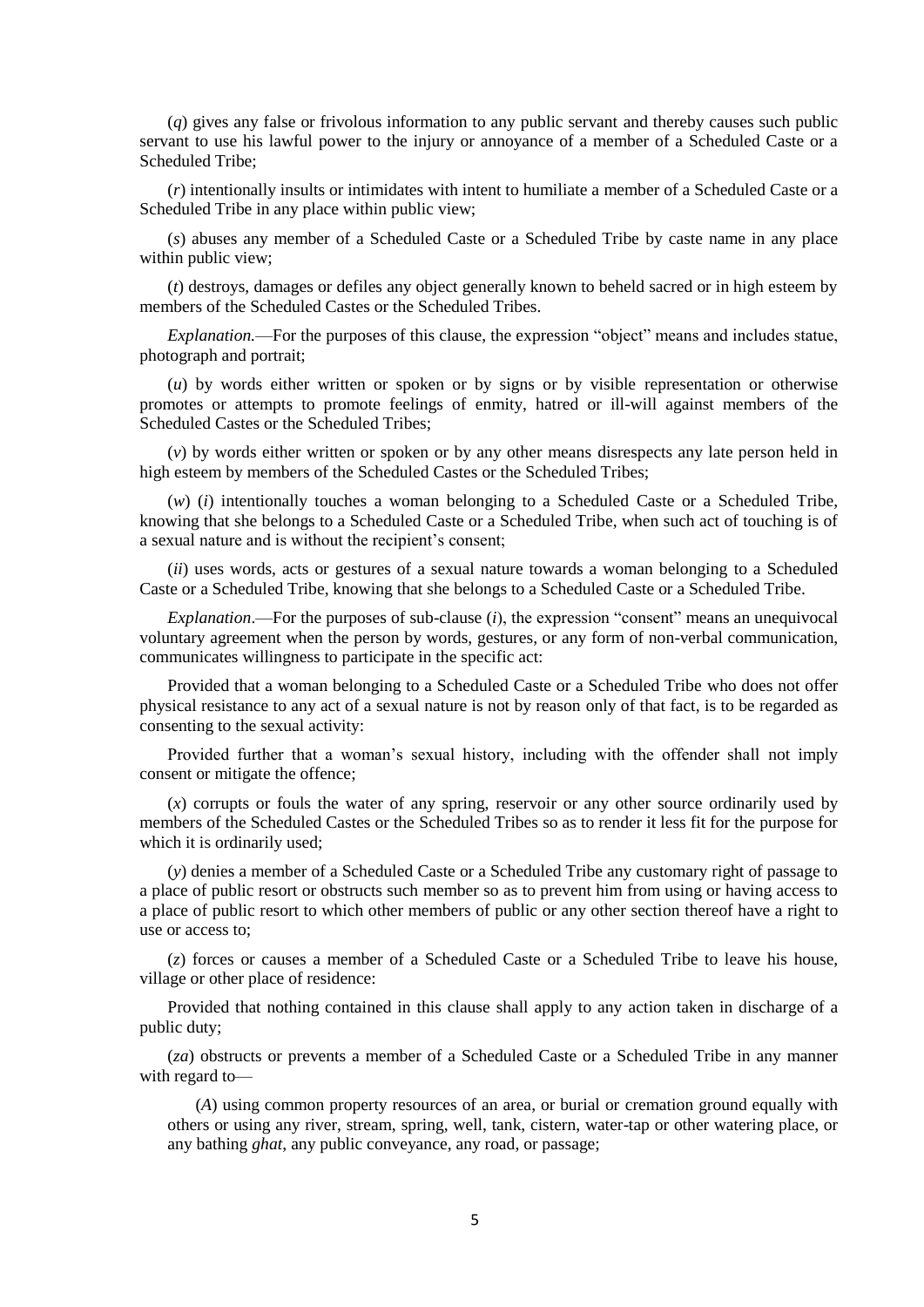(*B*) mounting or riding bicycles or motor cycles or wearing footwear or new clothes in public places or taking out wedding procession, or mounting a horse or any other vehicle during wedding processions;

(*C*) entering any place of worship which is open to the public or other persons professing the same religion or taking part in, or taking out, any religious, social or cultural processions including *jatras;*

(*D*) entering any educational institution, hospital, dispensary, primary health centre, shop or place of public entertainment or any other public place; or using any utensils or articles meant for public use in any place open to the public; or

(*E*) practicing any profession or the carrying on of any occupation, trade or business or employment in any job which other members of the public, or any section thereof, have a right to use or have access to;

(*zb*) causes physical harm or mental agony of a member of a Scheduled Caste or a Scheduled Tribe on the allegation of practicing witchcraft or being a witch; or

(*zc*) imposes or threatens a social or economic boycott of any person or a family or a group belonging to a Scheduled Caste or a Scheduled Tribe,

shall be punishable with imprisonment for a term which shall not be less than six months but which may extend to five years and with fine.]

(*2*) Whoever, not being a member of a Scheduled Caste or a Scheduled Tribe,**—**

(*i*) gives or fabricates false evidence intending thereby to cause, or knowing it to be likely that he will thereby cause, any member of a Scheduled Caste or a Scheduled Tribe to be convicted of an offence which is capital by the law for the time being in force shall be punished with imprisonment for life and with fine; and if an innocent member of a Scheduled Caste or a Scheduled Tribe be convicted and executed in consequence of such false or fabricated evidence, the person who gives or fabricates such false evidence, shall be punished with death;

(*ii*) gives or fabricates false evidence intending thereby to cause, or knowing it to be likely that he will thereby cause, any member of a Scheduled Caste or a Scheduled Tribe to be convicted of an offence which is not capital but punishable with imprisonment for a term of seven years or upwards, shall be punishable with imprisonment for a term which shall not be less than six months but which may extend to seven years or upwards and with fine;

(*iii*) commits mischief by fire or any explosive substance intending to cause or knowing it to be likely that he will thereby cause damage to any property belonging to a member of a Scheduled Caste or a Scheduled Tribe, shall be punishable with imprisonment for a term which shall not be less than six months but which may extend to seven years and with fine;

(*iv*) commits mischief by fire or any explosive substance intending to cause or knowing it to be likely that he will thereby cause destruction of any building which is ordinarily used as a place of worship or as a place for human dwelling or as a place for custody of the property by a member of a Scheduled Caste or a Scheduled Tribe, shall be punishable with imprisonment for life and with fine;

(*v*) commits any offence under the Indian Penal Code (45 of 1860) punishable with imprisonment for a term of ten years or more against a person or property  $\frac{1}{2}$ [knowing that such person is a member of a Scheduled Caste or a Scheduled Tribe or such property belongs to such member], shall be punishable with imprisonment for life and with fine;

 $2\left[\nu a\right]$  commits any offence specified in the Schedule, against a person or property, knowing that such person is a member of a Scheduled Caste or a Scheduled Tribe or such property belongs to such

<sup>1.</sup> Subs. by Act 1 of 2016, s. 4, for "on the ground that such person is a member of a Scheduled Caste or a Scheduled Tribe or such property belongs to such member" (w.e.f. 26-1-2016).

<sup>2.</sup> Ins. by s. 4, *ibid*. (w.e.f. 26-1-2016).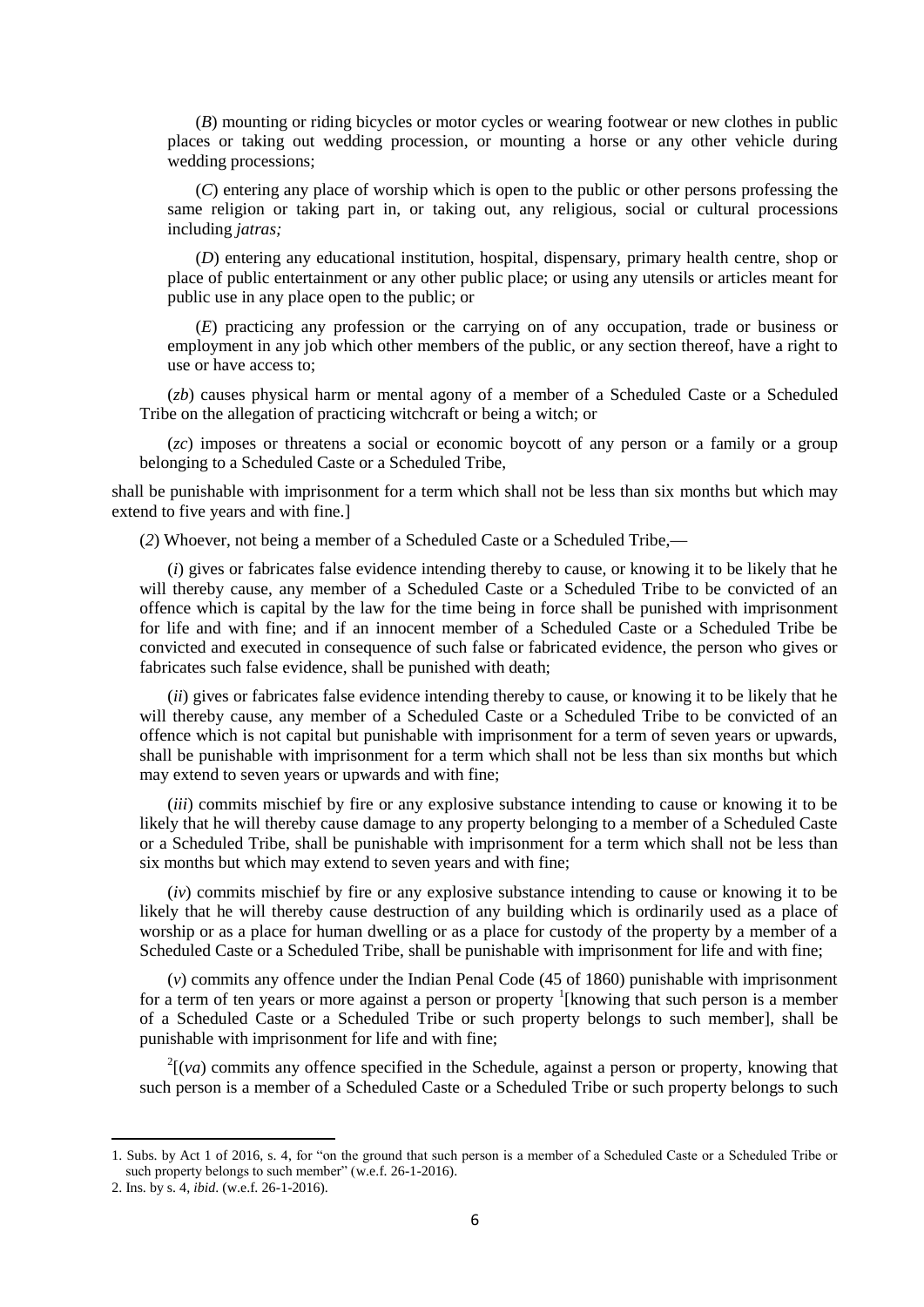member, shall be punishable with such punishment as specified under the Indian Penal Code (45 of 1860) for such offences and shall also be liable to fine;]

(*vi*) knowingly or having reason to believe that an offence has been committed under this Chapter, causes any evidence of the commission of that offence to disappear with the intention of screening the offender from legal punishment, or with that intention gives any information respecting the offence which he knows or believes to be false, shall be punishable with the punishment provided for that offence; or

(*vii*) being a public servant, commits any offence under this section, shall be punishable with imprisonment for a term which shall not be less than one year but which may extend to the punishment provided for that offence.

**1 [4. Punishment for neglect of duties**.**—**(*1*) Whoever, being a public servant but not being a member of a Scheduled Caste or a Scheduled Tribe, wilfully neglects his duties required to be performed by him under this Act and the rules made thereunder, shall be punishable with imprisonment for a term which shall not be less than six months but which may extend to one year.

(*2*) The duties of public servant referred to in sub-section (*1*) shall include––

(*a*) to read out to an informant the information given orally, and reduced to writing by the officer in charge of the police station, before taking the signature of the informant;

(*b*) to register a complaint or a First Information Report under this Act and other relevant provisions and to register it under appropriate sections of this Act;

(*c*) to furnish a copy of the information so recorded forthwith to thein formant;

(*d*) to record the statement of the victims or witnesses;

(*e*) to conduct the investigation and file charge sheet in the Special Court or the Exclusive Special Court within a period of sixty days, and to explain the delay if any, in writing;

(*f*) to correctly prepare, frame and translate any document or electronic record;

(*g*) to perform any other duty specified in this Act or the rules made thereunder:

Provided that the charges in this regard against the public servant shall be booked on the recommendation of an administrative enquiry.

(*3*) The cognizance in respect of any dereliction of duty referred to in sub-section (*2*) by a public servant shall be taken by the Special Court or the Exclusive Special Court and shall give direction for penal proceedings against such public servant.]

**5. Enhanced punishment subsequent conviction**.**—**Whoever, having already been convicted of an offence under this Chapter is convicted for the second offence or any offence subsequent to the second offence, shall be punishable with imprisonment for a term which shall not be less than one year but which may extend to the punishment provided for that offence.

**6. Application of certain provisions of the Indian Penal Code**.**—**Subject to the other provisions of this Act, the provisions of section 34, Chapter III, Chapter IV, Chapter V, Chapter VA, section 149 and Chapter XXIII of the Indian Penal Code (45 of 1860), shall, so far as may be, apply for the purposes of this Act as they apply for the purposes of the Indian Penal Code.

**7. Forfeiture of property of certain persons.—(***1***) Where a person has been convicted of any** offence punishable under this Chapter, the Special Court may, in addition to awarding any punishment, by order in writing, declare that any property, movable or immovable or both, belonging to the person, which has been used for the commission of that offence, shall stand forfeited to Government.

(*2*) Where any person is accused of any offence under this Chapter, it shall be open to the Special Court trying him to pass an order that all or any of the properties, movable or immovable or both,

<sup>1.</sup> Subs. by Act 1 of 2016, s. 5, for section 4 (w.e.f. 26-1-2016).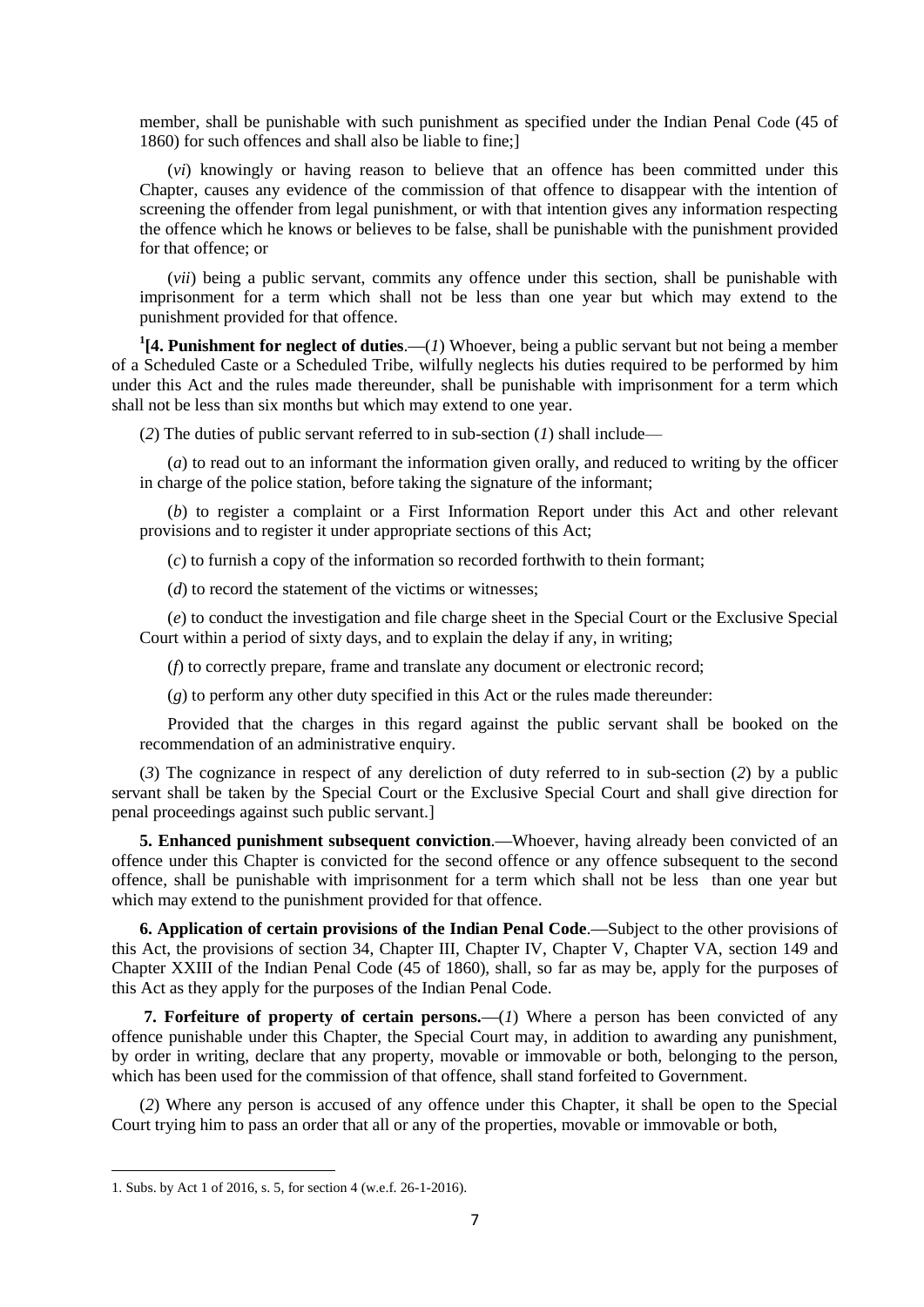belonging to him, shall, during the period of such trial, be attached, and where such trial ends in conviction, the property so attached shall be liable to forfeiture to the extent it is required for the purpose of realisation of any fine imposed under this Chapter.

**8. Presumption as to offences**.**—**In a prosecution for an offence under this Chapter, if it is proved that**—**

(*a*) the accused rendered  $\frac{1}{2}$  [any financial assistance in relation to the offences committed by a person accused of], or reasonably suspected of, committing, an offence under this Chapter, the Special Court shall presume, unless the contrary is proved, that such person had abetted the offence;

(*b*) a group of persons committed an offence under this Chapter and if it is proved that the offence committed was a sequel to any existing dispute regarding land or any other matter, it shall be presumed that the offence was committed in furtherance of the common intention or in prosecution of the common object;

 $2(c)$  the accused was having personal knowledge of the victim or his family, the Court shall presume that the accused was aware of the caste or tribal identity of the victim, unless the contrary is proved.]

**9. Conferment of powers**.**—**(*1*) Notwithstanding anything contained in the Code or in any other provision of this Act, the State Government may, if it considers it necessary or expedient so to do,**—**

(*a*) for the prevention of and for coping with any offence under this Act, or

(*b*) for any case or class or group of cases under this Act,

in any district or part thereof, confer, by notification in the Official Gazette, on any officer of the State Government, the powers exercisable by a police officer under the Code in such district or part thereof or, as the case may be, for such case or class or group of cases, and in particular, the powers of arrest, investigation and prosecution of persons before any Special Court.

(*2*) All officers of police and all other officers of Government shall assist the officer referred to in sub-section  $(I)$  in the execution of the provisions of this Act or any rule, scheme or order made thereunder.

(*3*) The provisions of the Code shall, so far as may be, apply to the exercise of the powers by an officer under sub-section (*1*).

## CHAPTER III

#### **EXTERNMENT**

**10. Removal of person likely to commit offence.—(***1***) Where the Special Court is satisfied, upon a** complaint or a police report that a person is likely to commit an offence under Chapter II of this Act in any area included in 'Scheduled Areas' or 'tribal areas', as referred to in article 244 of the Constitution, 3 [or any area identified under the provisions of clause (*vii*) of sub-section (*2*) of section 21], it may, by order in writing, direct such person to remove himself beyond the limits of such area, by such route and within such time as may be specified in the order, and not to return to that area from which he was directed to remove himself for such period, not exceeding <sup>4</sup>[three years], as may be specified in the order.

(*2*) The Special Court shall, along with the order under sub-section (*1*), communicate to the person directed under that sub-section the grounds on which such order has been made.

(*3*) The Special Court may revoke or modify the order made under sub-section (*1*), for the reasons to be recorded in writing, on the representation made by the person against whom such order has been made or by any other person on his behalf within thirty days from the date of the order.

<sup>1.</sup> Subs. by Act 1 of 2016, s. 6, for "any financial assistance to a person accused of" (w.e.f. 26-1-2016).

<sup>2.</sup> Ins. by s. 6, *ibid*. (w.e.f. 26-1-2016).

<sup>3.</sup> Ins. by s. 7, *ibid*. (w.e.f. 26-1-2016).

<sup>4.</sup> Subs. by s. 7, *ibid*., for "two years" (w.e.f. 26-1-2016).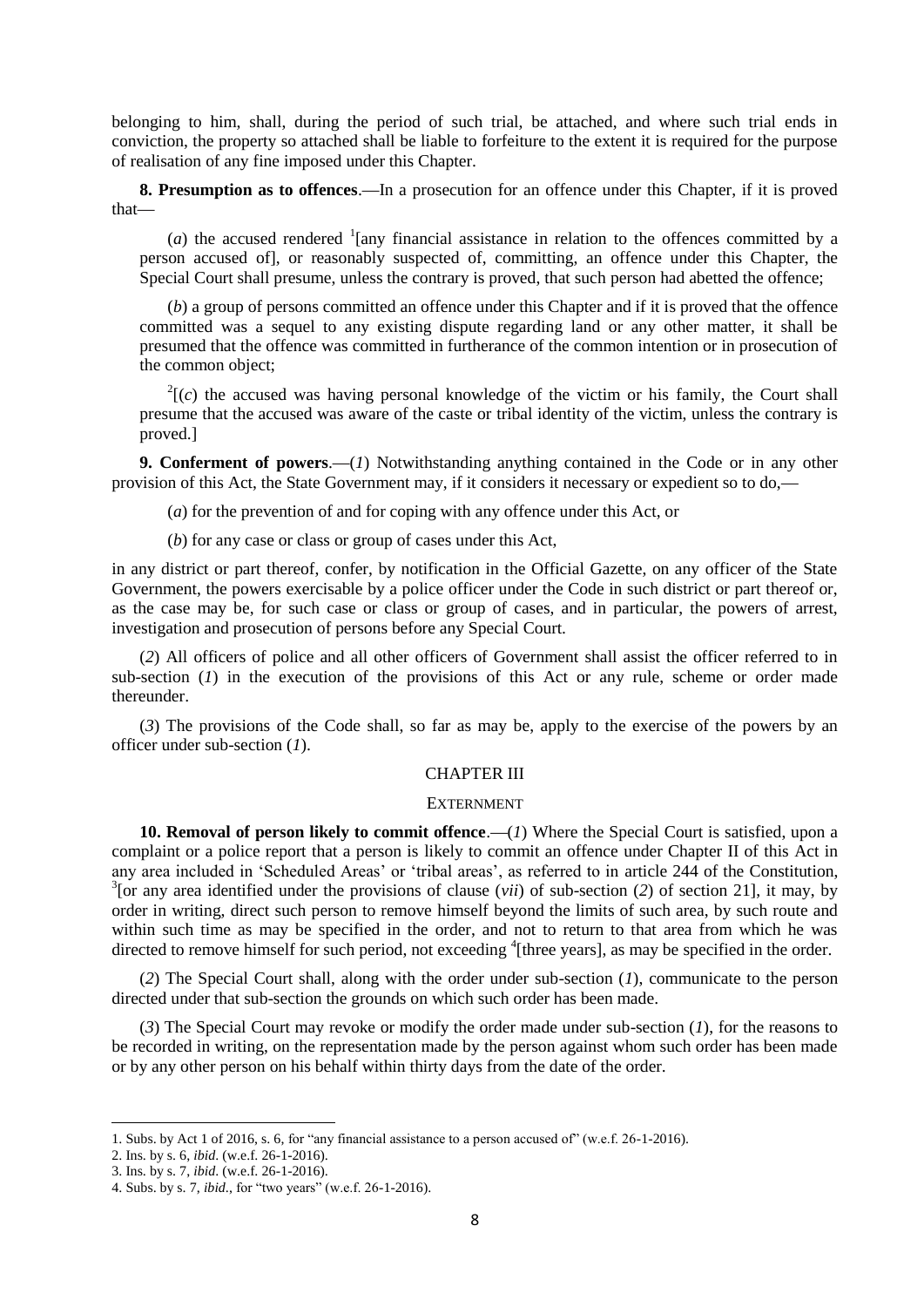**11. Procedure on failure of person to remove himself from area and enter thereon after removal.**—(*1*) If a person to whom a direction has been issued under section 10 to remove himself from any area**—**

(*a*) fails to remove himself as directed; or

(*b*) having so removed himself enters such area within the period specified in the order,

otherwise than with the permission in writing of the Special Court under sub-section (*2*), the Special Court may cause him to be arrested and removed in police custody to such place outside such area as the Special Court may specify.

(*2*) The Special Court may, by order in writing, permit any person in respect of whom an order under section 10 has been made, to return to the area from which he was directed to remove himself for such temporary period and subject to such conditions as may be specified in such order and may require him to execute a bond with or without surety for the due observation of the conditions imposed.

(*3*) The Special Court may at any time revoke any such permission.

(*4*) Any person who, with such permission, returns to the area from which he was directed to remove himself shall observe the conditions imposed, and at the expiry of the temporary period for which he was permitted to return, or on the revocation of such permission before the expiry of such temporary period, shall remove himself outside such area and shall not return thereto within the unexpired portion specified under section 10 without a fresh permission.

(*5*) If a person fails to observe any of the conditions imposed or to remove himself accordingly or having so removed himself enters or returns to such area without fresh permission the Special Court may cause him to be arrested and removed in police custody to such place outside such area as the Special Court may specify.

**12. Taking measurements and photographs, etc., of persons against whom order undersection 10 is made.—**(*1*) Every person against whom an order has been made under section 10 shall, if so required by the Special Court, allow his measurements and photographs to be taken by a police officer.

(*2*) If any person referred to in sub-section (*1*), when required to allow his measurements or photographs to be taken, resists or refuses to allow the taking of such measurements or photographs, it shall be lawful to use all necessary means to secure the taking thereof.

(*3*) Resistance to or refusal to allow the taking of measurements or photographs under sub-section (*2*) shall be deemed to be an offence under section 186 of the Indian Penal Code (45 of 1860).

(*4*) Where an order under section 10 is revoked, all measurements and photographs (including negatives) taken under sub-section (*2*) shall be destroyed or made over to the person against whom such order is made.

**13. Penalty for noncompliance of order under section 10**.**—**Any person contravening an order of the Special Court made under section 10 shall be punishable with imprisonment for a term which may extend to one year and with fine.

#### CHAPTER IV

#### SPECIAL COURTS

<sup>1</sup>[14. Special Court and Exclusive Special Court.—(1) For the purpose of providing for speedy trial, the State Government shall, with the concurrence of the Chief Justice of the High Court, by notification in the Official Gazette, establish an Exclusive Special Court for one or more Districts:

Provided that in Districts where less number of cases under this Act is recorded, the State Government shall, with the concurrence of the Chief Justice of the High Court, by notification in the Official Gazette, specify for such Districts, the Court of Session to be a Special Court to try the offences under this Act:

<sup>1.</sup> Subs. by Act 1 of 2016, s. 8, for section 14 (w.e.f. 26-1-2016).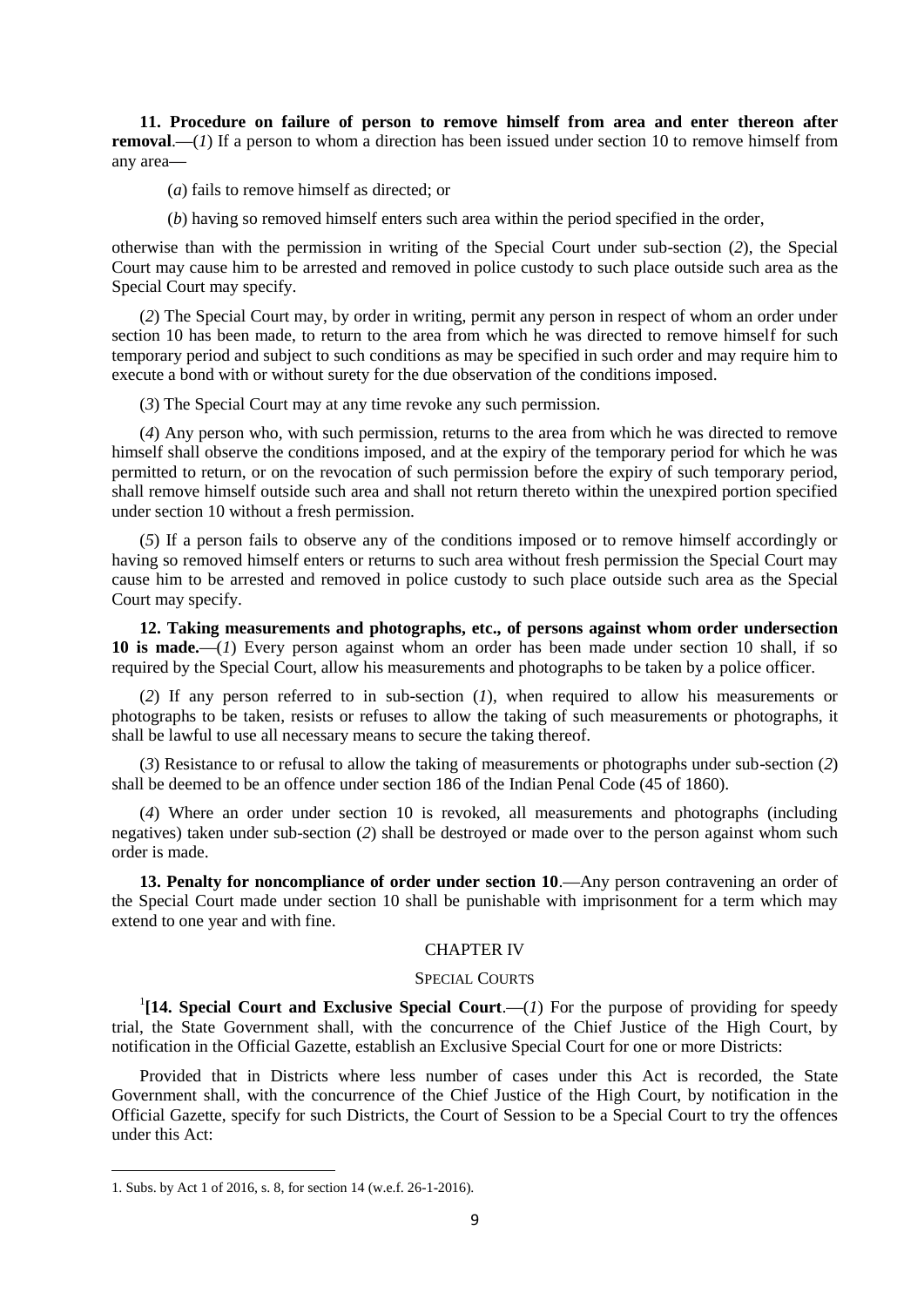Provided further that the Courts so established or specified shall have power to directly take cognizance of offences under this Act.

(*2*) It shall be the duty of the State Government to establish adequate number of Courts to ensure that cases under this Act are disposed of within a period of two months, as far as possible.

(*3*) In every trial in the Special Court or the Exclusive Special Court, the proceedings shall be continued from day-to-day until all the witnesses in attendance have been examined, unless the Special Court or the Exclusive Special Court finds the adjournment of the same beyond the following day to be necessary for reasons to be recorded in writing:

Provided that when the trial relates to an offence under this Act, the trial shall, as far as possible, be completed within a period of two months from the date of filing of the charge sheet.]

## **STATE AMENDMENTS**

### **Karnataka**

**Amendment of section 14**.—In section 14 of the Scheduled Castes and the Scheduled Tribes (Prevention of Atrocities) Act, 1989 (Central Act 33 of 1989), for the words "to try offences under this Act", the words "to take cognizance of offences under this Act as a court of original jurisdiction and to try such offences" shall be substituted.

[*Vide* Karnataka Act 35 of 2003, s. 2 ]

1 [**14A**. **Appeals**.**—**(*1*) Notwithstanding anything contained in the Code of CriminalProcedure,1973 (2 of 1974), an appeal shall lie, from any judgment, sentence or order, not being an interlocutory order, of a Special Court or an Exclusive Special Court, to the High Court both on facts and on law.

(*2*) Notwithstanding anything contained in sub-section (*3*) of section 378 of the Code of Criminal Procedure, 1973 (2 of 1974), an appeal shall lie to the High Court against an order of the Special Court or the Exclusive Special Court granting or refusing bail.

(*3*) Notwithstanding anything contained in any other law for the time being inforce, every appeal under this section shall be preferred within a period of ninety days from the date of the judgment, sentence or order appealed from:

Provided that the High Court may entertain an appeal after the expiry of the said period of ninety days if it is satisfied that the appellant had sufficient cause for not preferring the appeal within the period of ninety days:

Provided further that no appeal shall be entertained after the expiry of the period of one hundred and eighty days.

(*4*) Every appeal preferred under sub-section (*1*) shall, as far as possible, be disposed of within a period of three months from the date of admission of the appeal.]

2 **[15. Special Public Prosecutor and Exclusive Public Prosecutor**.**—**(*1*) For every Special Court, the State Government shall, by notification in the Official Gazette, specify a Public Prosecutor or appoint an advocate who has been in practice as an advocate for not less than seven years, as a Special Public Prosecutor for the purpose of conducting cases in that Court.

(*2*) For every Exclusive Special Court, the State Government shall, by notification in the Official Gazette, specify an Exclusive Special Public Prosecutor or appoint an advocate who has been in practice as an advocate for not less than seven years, as an Exclusive Special Public Prosecutor for the purpose of conducting cases in that Court.]

1

<sup>1.</sup> Ins. by Act1 of 2016, s. 9 (w.e.f. 26-1-2016).

<sup>2.</sup> Subs. by s.10, *ibid*., for section 15 (w.e.f. 26-1-2016).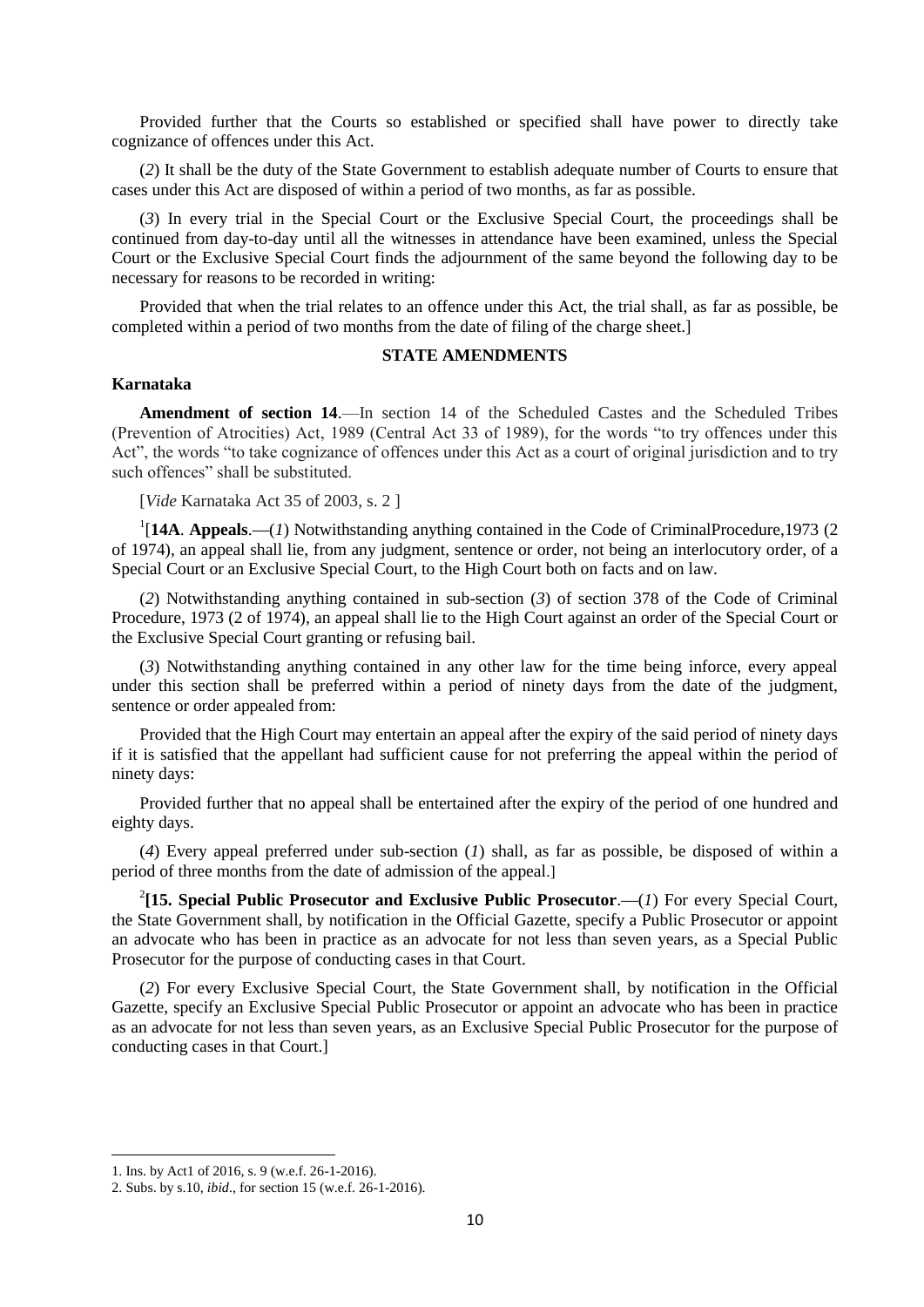# <sup>1</sup>[CHAPTER IVA

#### RIGHTS OF VICTIMS AND WITNESSES

**15A. Rights of victims and witnesses**.**—**(*1*) It shall be the duty and responsibility of the State to make arrangements for the protection of victims, their dependents, and witnesses against any kind of intimidation or coercion or inducement or violence or threats of violence.

(*2*) A victim shall be treated with fairness, respect and dignity and with due regard to any special need that arises because of the victim's age or gender or educational disadvantage or poverty.

(*3*) A victim or his dependent shall have the right to reasonable, accurate, and timely notice of any Court proceeding including any bail proceeding and the Special Public Prosecutor or the State Government shall inform the victim about any proceedings under this Act.

(*4*) A victim or his dependent shall have the right to apply to the Special Court or the Exclusive Special Court, as the case may be, to summon parties for production of any documents or material, witnesses or examine the persons present.

(*5*) A victim or his dependent shall be entitled to be heard at any proceeding under this Act in respect of bail, discharge, release, parole, conviction or sentence of an accused or any connected proceedings or arguments and file written submission on conviction, acquittal or sentencing.

(*6*) Notwithstanding anything contained in the Code of Criminal Procedure,1973 (2 of 1974), the Special Court or the Exclusive Special Court trying a case under this Act shall provide to a victim, his dependent, informant or witnesses––

(*a*) the complete protection to secure the ends of justice;

(*b*) the travelling and maintenance expenses during investigation, inquiry and trial;

(*c*) the social-economic rehabilitation during investigation, inquiry and trial; and

(*d*) relocation.

(*7*) The State shall inform the concerned Special Court or the Exclusive Special Court about the protection provided to any victim or his dependent, informant or witnesses and such Court shall periodically review the protection being offered and pass appropriate orders.

(*8*) Without prejudice to the generality of the provisions of sub-section (*6*), the concerned Special Court or the Exclusive Special Court may, on an application made by a victim or his dependent, informant or witness in any proceedings before it or by the Special Public Prosecutor in relation to such victim, informant or witness or on its own motion, take such measures including––

(*a*) concealing the names and addresses of the witnesses in its orders or judgments or in any records of the case accessible to the public;

(*b*) issuing directions for non-disclosure of the identity and addresses of the witnesses;

(*c*) take immediate action in respect of any complaint relating to harassment of a victim, informant or witness and on the same day, if necessary, pass appropriate orders for protection:

Provided that inquiry or investigation into the complaint received under clause (*c*) shall be tried separately from the main case by such Court and concluded within a period of two months from the date of receipt of the complaint:

Provided further that where the complaint under clause (*c*) is against any public servant, the Court shall restrain such public servant from interfering with the victim, informant or witness, as the case may be, in any matter related or unrelated to the pending case, except with the permission of the Court.

1

<sup>1.</sup> Ins. byAct1 of 2016, s. 11 (w.e.f. 26-1-2016).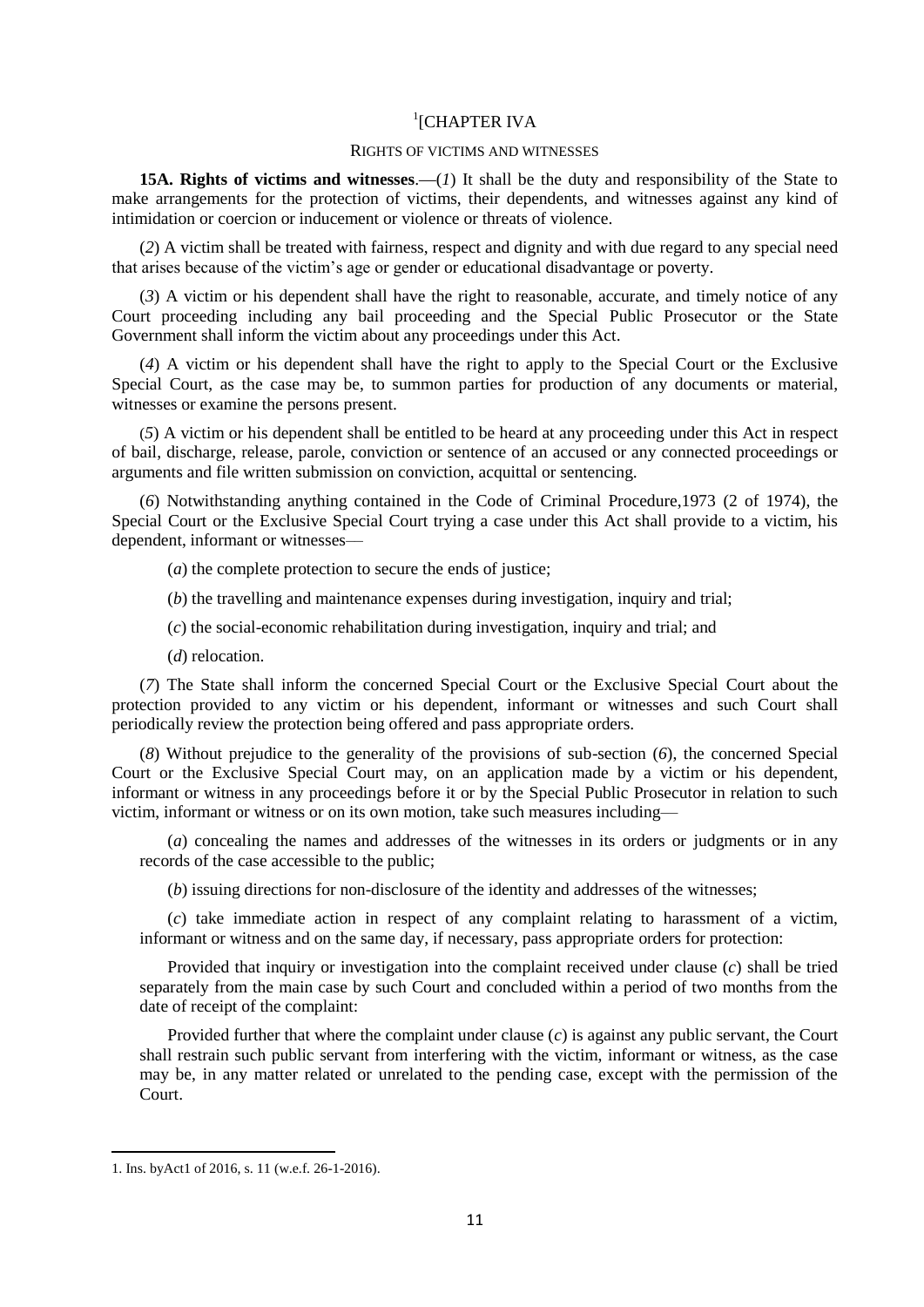(*9*) It shall be the duty of the Investigating Officer and the Station House Officer to record the complaint of victim, informant or witnesses against any kind of intimidation, coercion or inducement or violence or threats of violence, whether given orally or in writing, and a photocopy of the First Information Report shall be immediately given to them at free of cost.

(*10*) All proceedings relating to offences under this Act shall be video recorded.

(*11*) It shall be the duty of the concerned State to specify an appropriate scheme to ensure implementation of the following rights and entitlements of victims and witnesses in accessing justice so as––

(*a*) to provide a copy of the recorded First Information Report at free of cost;

(*b*) to provide immediate relief in cash or in kind to atrocity victims or their dependents;

(*c*) to provide necessary protection to the atrocity victims or their dependents, and witnesses;

(*d*) to provide relief in respect of death or injury or damage to property;

(*e*) to arrange food or water or clothing or shelter or medical aid or transport facilities or daily allowances to victims;

(*f*) to provide the maintenance expenses to the atrocity victims and their dependents;

(*g*) to provide the information about the rights of atrocity victims at the time of making complaints and registering the First Information Report;

(*h*) to provide the protection to atrocity victims or their dependents and witnesses from intimidation and harassment;

(*i*) to provide the information to atrocity victims or their dependents or associated organisations or individuals, on the status of investigation and charge sheet and to provide copy of the charge sheet at free of cost;

(*j*) to take necessary precautions at the time of medical examination;

(*k*) to provide information to atrocity victims or their dependents or associated organisations or individuals, regarding the relief amount;

(*l*) to provide information to atrocity victims or their dependents or associated organisations or individuals, in advance about the dates and place of investigation and trial;

(*m*) to give adequate briefing on the case and preparation for trial to atrocity victims or their dependents or associated organisations or individuals and to provide the legal aid for the said purpose;

(*n*) to execute the rights of atrocity victims or their dependents or associated organisations or individuals at every stage of the proceedings under this Act and to provide the necessary assistance for the execution of the rights.

(*12*) It shall be the right of the atrocity victims or their dependents, to take assistance from the Non-Government Organisations, social workers or advocates.]

#### CHAPTER V

#### **MISCELLANEOUS**

**16. Power of State Government to impose collective fine**.**—**The provisions of section 10A of the Protection of Civil Rights Act, 1955 (22 of 1955) shall, so far as may be, apply for the purposes of imposition and realisation of collective fine and for all other matters connected therewith under this Act.

**17. Preventive action to be taken by the law and order machinery**.**—**(*1*) A District Magistrate or a Sub-divisional Magistrate or any other Executive Magistrate or any police officer not below the rank of a Deputy Superintendent of Police may, on receiving information and after such inquiry as he may think necessary, has reason to believe that a person or a group of persons not belonging to the Scheduled Castes or the Scheduled Tribes, residing in or requenting any place within the local limits of his jurisdiction is likely to commit an offence or has threatened to commit any offence under this Act and is of the opinion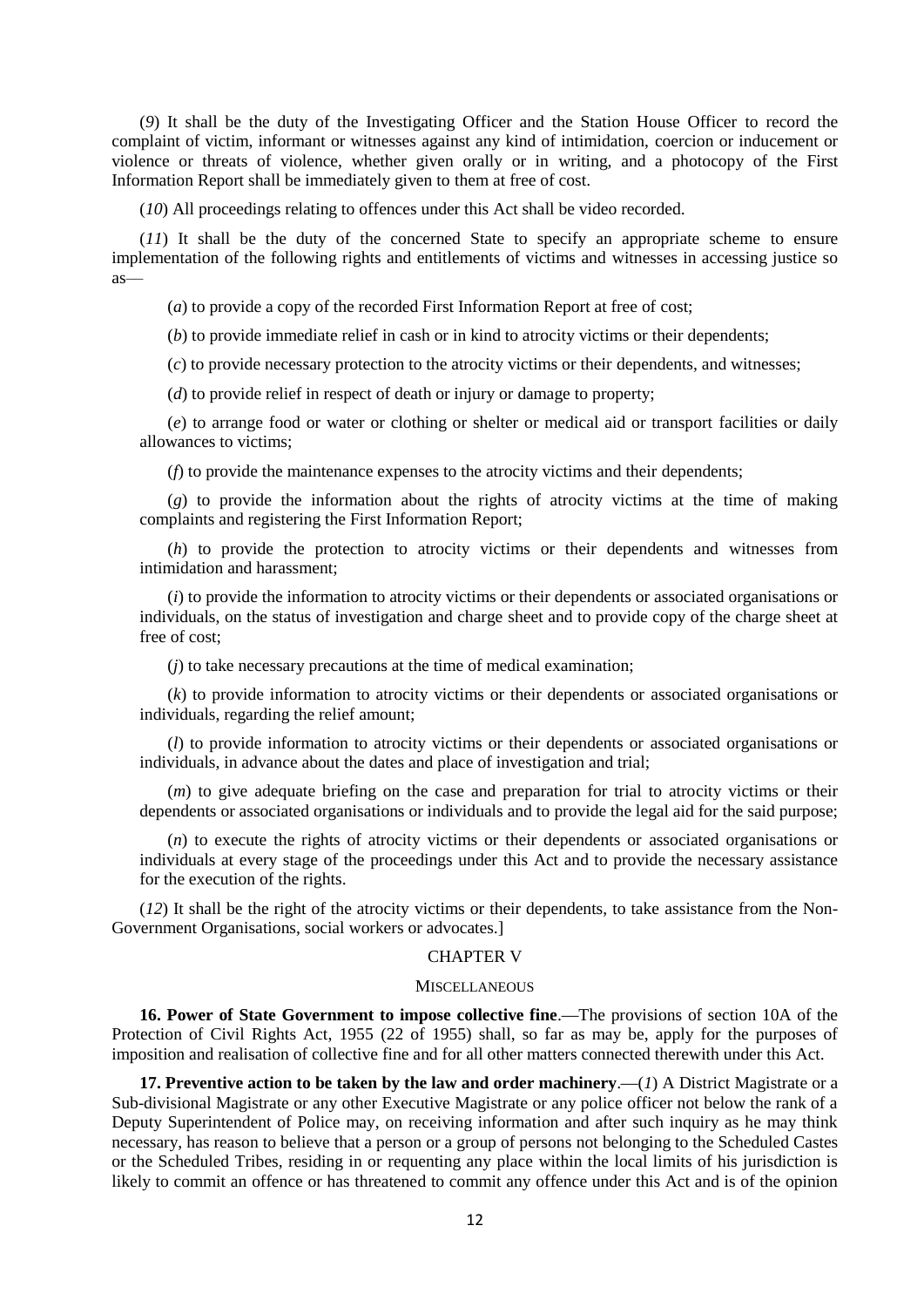that there is sufficient ground for proceeding, declare such an area to be an area prone to atrocities and take necessary action for keeping the peace and good behaviour and maintenance of public order and tranquility and may take preventive action.

(*2*) The provisions of Chapters VIII, X and XI of the Code shall, so far as may be, apply for the purposes of sub-section (*1*).

(*3*) The State Government may, by notification in the Official Gazette, make one or more schemes specifying the manner in which the officers referred to in sub-section (*1*) shall take appropriate action specified in such scheme or schemes to prevent atrocities and to restore the feeling of security amongst the members of the Scheduled Castes and the Scheduled Tribes.

**18. Section 438 of the Code not to apply to persons committing an offence under the Act.—** Nothing in section 438 of the Code shall apply in relation to any case involving the arrest of any person on an accusation of having committed an offence under this Act.

**1 [18A. No enquiry or approval required.—**(*1*) For the purposes of this Act,—

(*a*) preliminary enquiry shall not be required for registration of a First Information Report against any person; or

(*b*) the investigating officer shall not require approval for the arrest, if necessary, of any person, against whom an accusation of having committed an offence under this Act has been made and no procedure other than that provided under this Act or the Code shall apply.

(*2*) The provisions of section 438 of the Code shall not apply to a case under this Act, notwithstanding any judgment or order or direction of any Court.]

**19. Section 360 of the Code or the provisions of the Probation of Offenders Act not to apply to persons guilty of an offence under the Act.—**The provisions of section 360 of the Code and the provisions of the Probation of Offenders Act, 1958 (20 of 1958) shall not apply to any person above the age of eighteen years who is found guilty of having committed an offence under this Act.

**20. Act to override other laws**.**—**Save as otherwise provided in this Act, the provisions of this Act shall have effect notwithstanding anything inconsistent therewith contained in any other law for the time being in force or any custom or usage or any instrument having effect by virtue of any such law.

**21. Duty of Government to ensure effective implementation of the Act**.**—**(*1*) Subject to such rules as the Central Government may make in this behalf, the State Government shall take such measures as may be necessary for the effective implementation of this Act.

(*2*) In particular, and without prejudice to the generality of the foregoing provisions, such measures may include,**—**

(*i*) the provision for adequate facilities, including legal aid, to the persons subjected to atrocities to enable them to avail themselves of justice;

(*ii*) the provision for travelling and maintenance expenses to witnesses, including the victims of atrocities, during investigation and trial of offences under this Act;

(*iii*) the provision for the economic and social rehabilitation of the victims of the atrocities;

(*iv*) the appointment of officers for initiating or exercising supervision over prosecutions for the contravention of the provisions of this Act;

(*v*) the setting up of committees at such appropriate levels as the State Government may think fit to assist that Government in formulation or implementation of such measures;

(*vi*) provision for a periodic survey of the working of the provisions of this Act with a view to suggesting measures for the better implementation of the provision of this Act;

<sup>1.</sup> Ins. by Act 27 of 2018, s. 2 (w.e.f. 20-8-2018).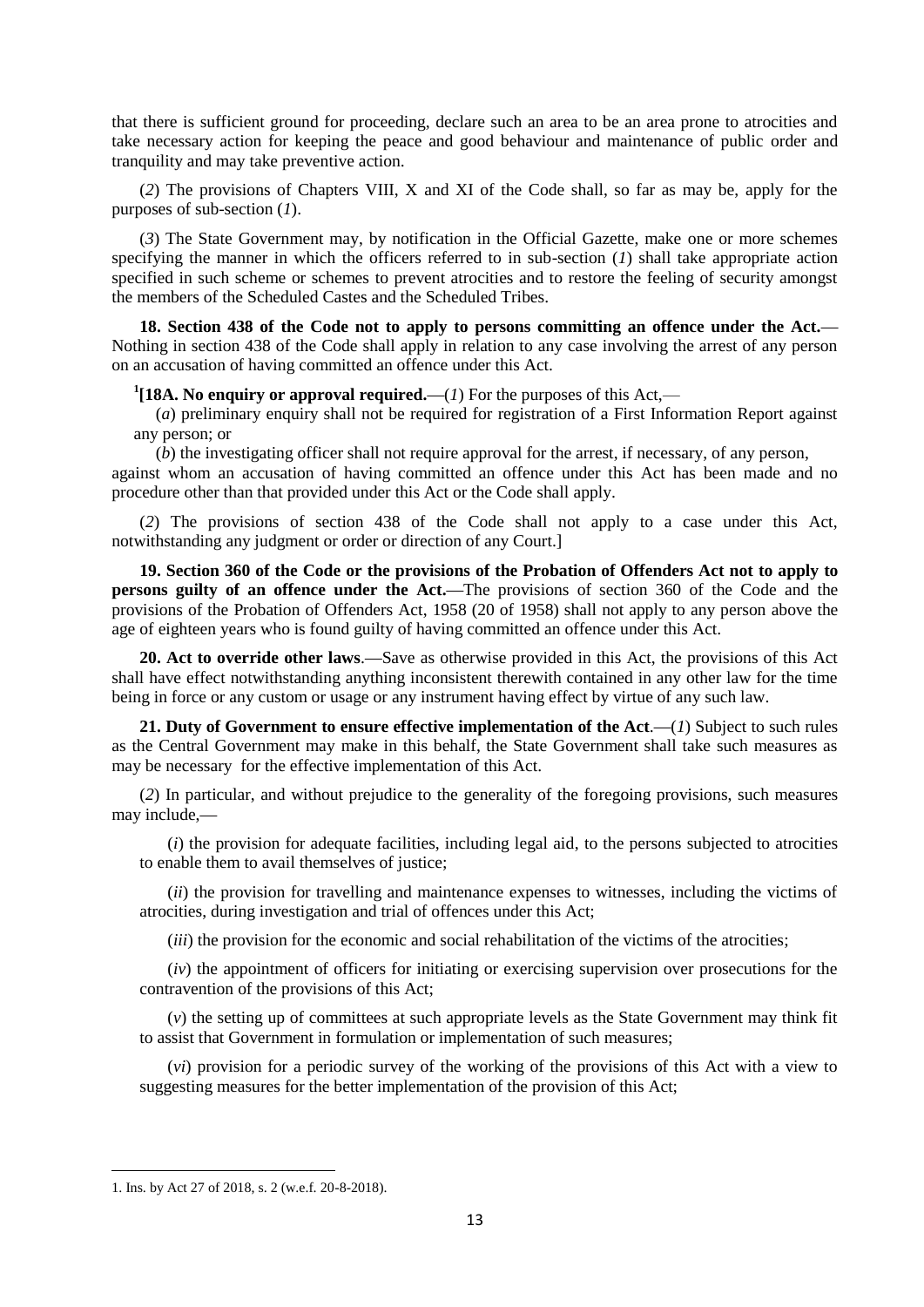(*vii*) the identification of the areas where the members of the Scheduled Castes and the Scheduled Tribes are likely to be subjected to atrocities and adoption of such measures so as to ensure safety for such members.

(*3*) The Central Government shall take such steps as may be necessary to co-ordinate the measures taken by the State Governments under sub-section (*1*).

(*4*) The Central Government shall, every year, place on the table of each House of Parliament a report on the measures taken by itself and by the State Governments in pursuance of the provisions of this section.

**22. Protection of action taken in good faith**.**—**No suit, prosecution or other legal proceedings shall lie against the Central Government or against the State Government or any officer or authority of Government or any other person for anything which is in good faith done or intended to be done under this Act.

23. Power to make rules.—(*1*) The Central Government may, by notification in the Official Gazette, make rules for carrying out the purposes of this Act.

(*2*) Every rule made under this Act shall be laid, as soon as may be after it is made, before each House of Parliament, while it is in session for a total period of thirty days which may be comprised in one session or in two or more successive sessions, and if, before the expiry of the session immediately following the session or the successive sessions aforesaid, both Houses agree in making any modification in the rule or both Houses agree that the rule should not be made, the rule shall thereafter have effect only in such modified form or be of no effect, as the case may be; so, however, that any such modification or annulment shall be without prejudice to the validity of anything previously done under that rule.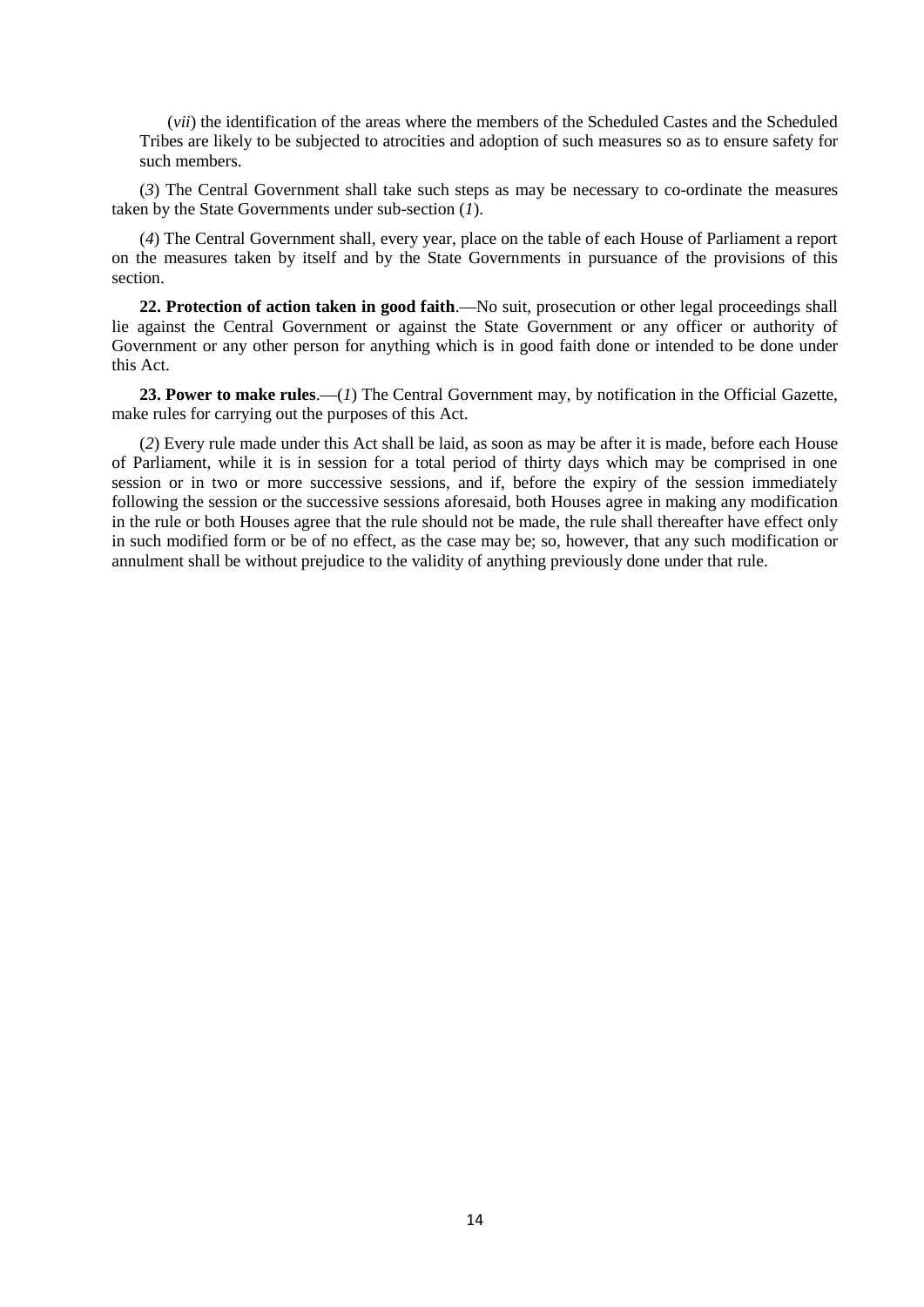# <sup>1</sup>[THE SCHEDULE

# [*See* section 3(*2*)(*va*)]

| Section under the<br><b>Indian Penal Code</b> | Name of offence and punishment                                                                                       |
|-----------------------------------------------|----------------------------------------------------------------------------------------------------------------------|
| 120A                                          | Definition of criminal conspiracy.                                                                                   |
| 120B                                          | Punishment of criminal conspiracy.                                                                                   |
| 141                                           | Unlawful assembly.                                                                                                   |
| 142                                           | Being member of unlawful assembly.                                                                                   |
| 143                                           | Punishment for unlawful assembly.                                                                                    |
| 144                                           | Joining unlawful assembly armed with deadly weapon.                                                                  |
| 145                                           | Joining or continuing in unlawful assembly, knowing it has beencommanded to<br>disperse.                             |
| 146                                           | Rioting.                                                                                                             |
| 147                                           | Punishment for rioting.                                                                                              |
| 148                                           | Rioting, armed with deadly weapon.                                                                                   |
| 217                                           | Public servant disobeying direction of law with intent to save personfrom<br>punishment or property from forfeiture. |
| 319                                           | Hurt.                                                                                                                |
| 320                                           | Grievous hurt.                                                                                                       |
| 323                                           | Punishment for voluntarily causing hurt.                                                                             |
| 324                                           | Voluntarily causing hurt by dangerous weapons or means.                                                              |
| 325                                           | Punishment for voluntarily causing grievous hurt.                                                                    |
| 326B                                          | Voluntarily throwing or attempting to throw acid.                                                                    |
| 332                                           | Voluntarily causing hurt to deter public servant from his duty.                                                      |
| 341                                           | Punishment for wrongful restraint.                                                                                   |
| 354                                           | Assault or criminal force to woman with intent to outrage hermodesty.                                                |
| 354A                                          | Sexual harassment and punishment for sexual harassment.                                                              |
| 354B                                          | Assault or use of criminal force to woman with intent to disrobe.                                                    |
| 354C                                          | Voyeurism.                                                                                                           |
| 354D                                          | Stalking.                                                                                                            |
| 359                                           | Kidnapping.                                                                                                          |
| 363                                           | Punishment for kidnapping                                                                                            |
| 365                                           | Kidnapping or abducting with intent secretly and wrongfully to confine person.                                       |

<sup>1.</sup> Ins. by Act 1 of 2016, s. 12 (w.e.f. 26-1-2016).